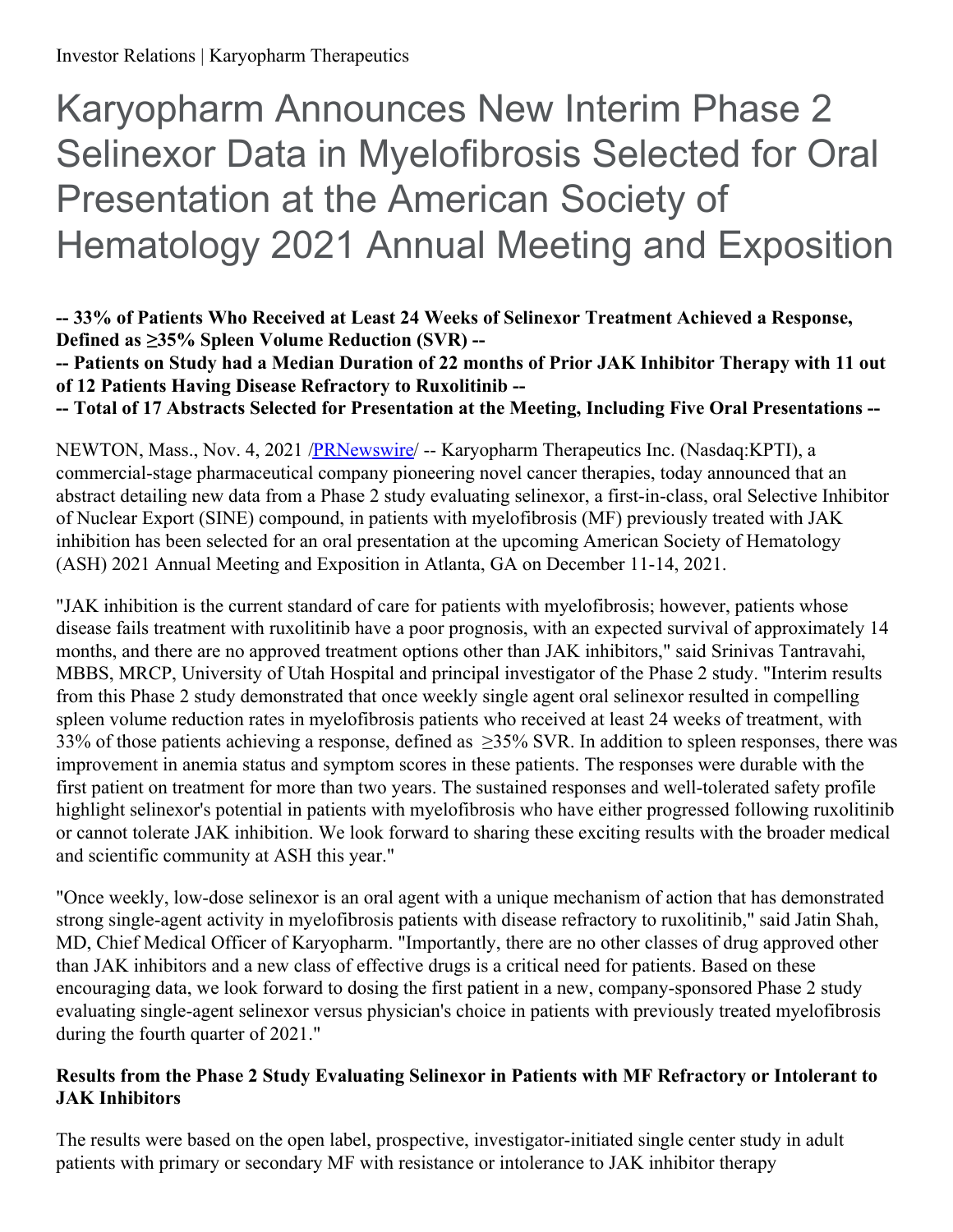(NCT03627403). Selinexor was administered orally at a dose of 80mg or 60mg once weekly to 12 patients. The primary endpoint of the study is to assess the efficacy of selinexor on SVR. Median duration of prior JAK inhibitor therapy was 22 months and 11 out of 12 patients had MF refractory to ruxolitinib.

As of the data cutoff, the median duration of treatment was 36 weeks. In the nine patients who were on treatment for over 24 weeks, SVR of ≥25% and 35% occurred in four (44%) and three (33%) patients, respectively. The most common treatment related adverse event was weight loss (grade 2 in four patients and grade 3 in one patient). This was manageable with treatment interruption and dose reduction, except in one patient who discontinued treatment. Overall, selinexor demonstrated single-agent activity with sustained spleen responses in patients with JAK inhibitor refractory MF and long-term administration of selinexor was well tolerated. Updated data will be presented at the meeting.

## **Company to Host Investor Day Event**

Karyopharm will host an Investor Day event on Wednesday, December 8, 2021 from 10:00 a.m. to 12:30 p.m. ET to outline its commercial and pipeline priorities and objectives. The event will feature presentations from Karyopharm management and recognized thought leaders in multiple myeloma, gynecological malignancies, and other core focus indications. The event will take place virtually and will be accessible via conference call and webcast. Full details will be made available closer to the Investor Day.

## **Details for the ASH 2021 abstracts are as follows:**

In total, 17 abstracts were selected for presentation at the meeting, including five oral presentations and 12 posters.

## *Oral Presentations*

**Title:** A Phase 2 Study to Evaluate the Efficacy and Safety of Selinexor in Patients with Myelofibrosis Refractory or Intolerant to JAK Inhibitors **Presenter:** Srinivas Tantravahi, University of Utah **Abstract #: 143 Session Type:** Oral Presentation **Session:** Myeloproliferative Syndromes: Clinical and Epidemiological: Non-JAK Inhibitor Therapies for Myelofibrosis **Date and Time:** Saturday, December 11, 2021 at 1:00 p.m. ET **Title:** Transcriptomic Correlates of Response to Selinexor in Multiple Myeloma Reveal a Predictive Signature **Presenter:** Paula Restrepo, Icahn School of Medicine at Mount Sinai **Abstract #:** 457

**Session Type:** Oral Presentation

**Session:** Multiple Myeloma and Plasma Cell Dyscrasias: Clinical and Epidemiological: Multiple Myeloma and Waldenstrom Macroglobulinemia: Exploring Biomarkers in the Era of Personalized Medicine **Date and Time:** Sunday, December 12, 2021 at 12:00 p.m. ET

**Title:** Enhanced p53 Activation by Dual Inhibition of MDM2 and XPO1 Disrupts MYC Transcriptional Program and Restores Sensitivity to BCL-2 Inhibition in Ven/HMA Resistant AML **Presenter:** Yuki Nishida, Saga University **Abstract #:** 505 **Session Type:** Oral Presentation **Session:** Molecular Pharmacology and Drug Resistance: Myeloid Neoplasms: Novel Strategies to Overcome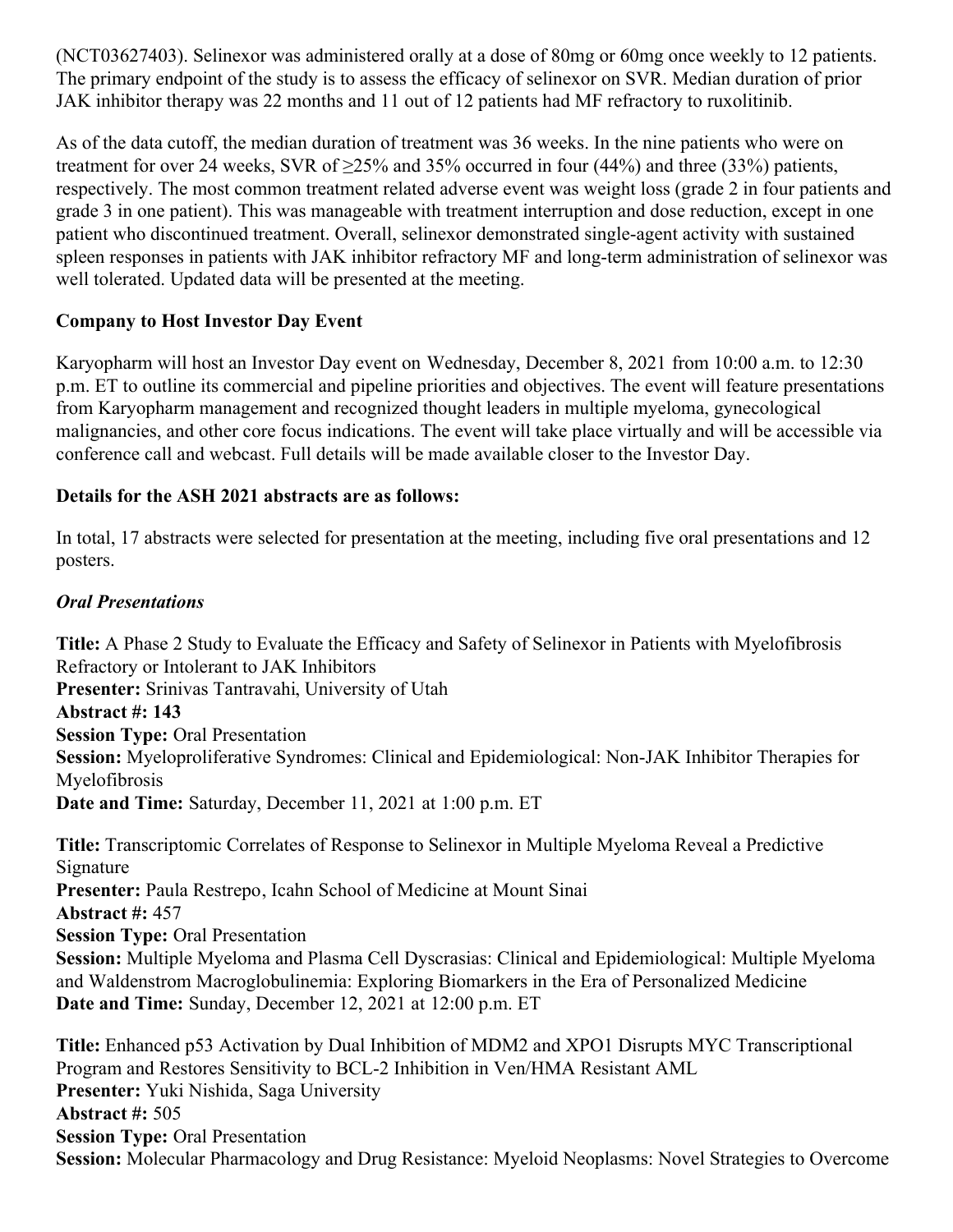Resistance to BCL-2 Inhibition **Date and Time:** Sunday, December 12, 2021 at 4:30 p.m. ET

**Title:** Rationale for Selinexor Treatment in Daratumumab-Refractory MM Patients Identified by Paired Ex Vivo Drug Sensitivity and RNA-Seq **Presenter:** Suresh Kumar Balasubramanian, Wayne State University **Abstract #:** 683 **Session Type:** Oral Presentation **Session:** Molecular Pharmacology and Drug Resistance: Lymphoid Neoplasms: Targeting Mitochondrial Survival Pathways **Date and Time:** Monday, December 13, 2021 at 3:45 p.m. ET

**Title:** Comparison of Salvage Autologous Hematopoietic Cell Transplantation with Outcomes Following Selinexor Combinations Among Double/Triple Refractory Myeloma Patients **Presenter:** Praneeth Sudalagunta, H Lee Moffitt Cancer Ctr **Abstract #:** 893 **Session Type:** Oral Presentation **Session:** Multiple Myeloma and Plasma Cell Dyscrasias: Basic and Translational: Myeloma Pathogenesis and Novel Targets **Date and Time:** Monday, December 13, 2021 at 7:15 p.m. ET

#### *Poster Presentations*

**Title:** Efficacy and Safety of Selinexor-Containing Regimens in Patients with Multiple Myeloma Previously Treated with Anti-CD38 Monoclonal Antibodies (αCD38 mAb) **Presenter:** Suzanne Lentzsch, Columbia University Irving Medical Center **Abstract #:** 1651 **Session Type:** Poster Presentation **Session:** Myeloma and Plasma Cell Dyscrasias: Clinical-Prospective Therapeutic Trials: Poster I **Date and Time:** Saturday, December 11, 2021 at 5:30 – 7:30 p.m. ET

**Title:** Effects of Cytogenetic Risk on Outcomes in Multiple Myeloma Treated with Selinexor, Bortezomib, and Dexamethasone (XVd) **Presenter:** Nizar Bahlis, University of Calgary **Abstract #:** 1634 **Session Type:** Poster Presentation **Session:** Multiple Myeloma and Plasma Cell Dyscrasias: Clinical and Epidemiological: Poster I **Date and Time:** Saturday, December 11, 2021 at 5:30 – 7:30 p.m. ET

**Title:** Selinexor in Combination with Daratumumab-Bortezomib and Dexamethasone for the Treatment of Relapse or Refractory Multiple Myeloma: Initial Results of the Phase 2, Open-label, Multicenter GEM-SELIBORDARA Study **Presenter:** Paula Rodríguez- Otero, Clínica Universidad de Navarra **Abstract #:** 1677 **Session Type:** Poster Presentation **Session:** Myeloma and Plasma Cell Dyscrasias: Clinical-Prospective Therapeutic Trials: Poster I **Date and Time:** Saturday, December 11, 2021 at 5:30 – 7:30 p.m. ET

**Title:** Once Weekly Oral Selinexor, Pomalidomide, and Dexamethasone in Relapsed Refractory Multiple Myeloma

**Presenter:** Darrell White, QEII Health Sciences Center, Dalhousie University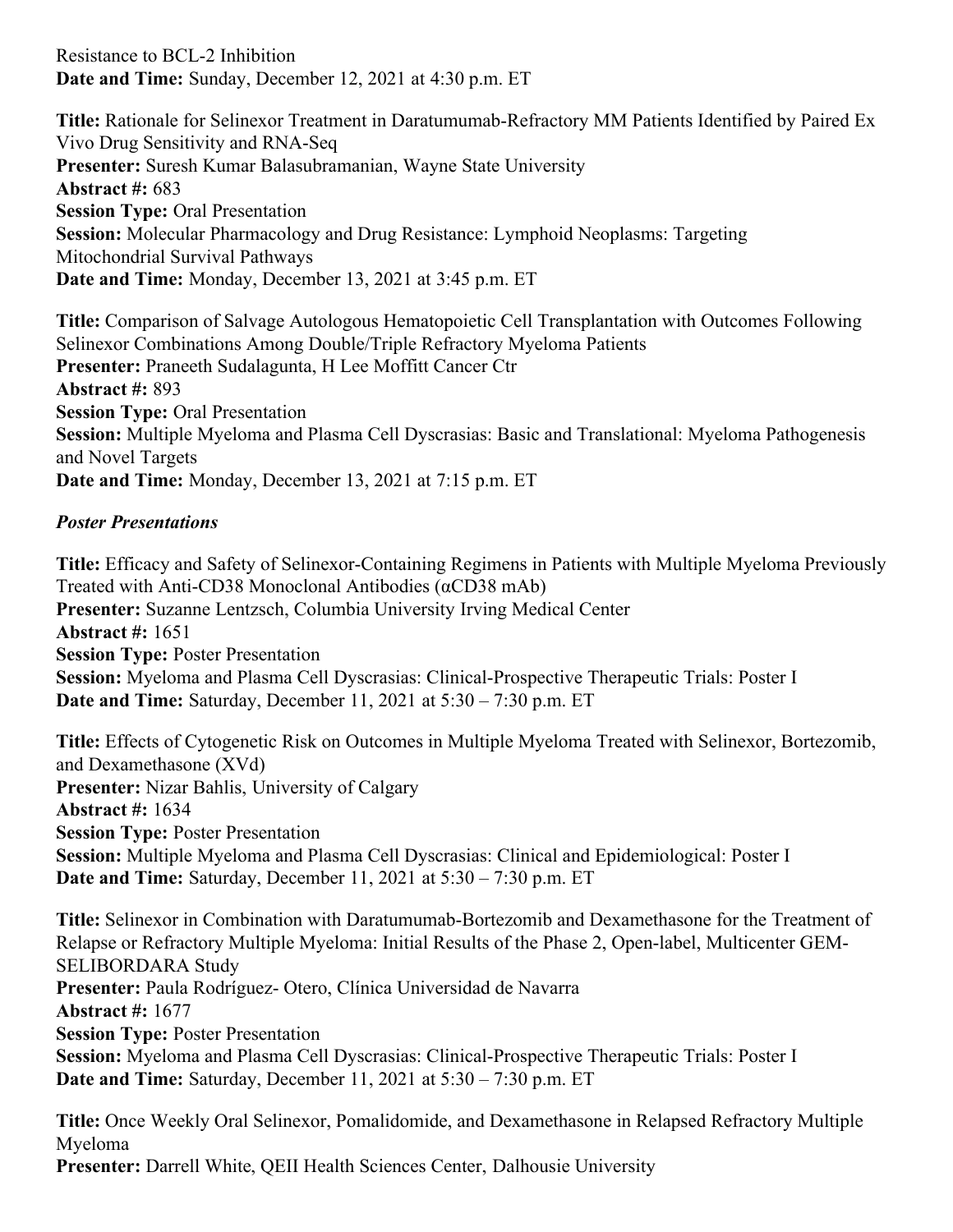**Abstract #:** 2748 **Session Type:** Poster Presentation **Session:** Myeloma and Plasma Cell Dyscrasias: Clinical-Prospective Therapeutic Trials: Poster II **Date and Time:** Sunday, December 12, 2021 at 6:00 – 8:00 p.m. ET

**Title:** Selinexor-Based Regimens in Patients with Multiple Myeloma after Prior Anti-B-Cell Maturation Antigen Treatment **Presenter:** Muhamed Baljevic, University of Nebraska Medical Center **Abstract #:** 2751 **Session Type:** Poster Presentation **Session:** Myeloma and Plasma Cell Dyscrasias: Clinical-Prospective Therapeutic Trials: Poster II **Date and Time:** Sunday, December 12, 2021 at 6:00 – 8:00 p.m. ET

**Title:** Single Cell RNA Sequencing of a Selinexor Clinical Trial Reveals Overexpression of Alternative Nuclear Export Pathways Associated with Resistance to Selinexor in RRMM Patients **Presenter:** Yael Cohen, Tel Aviv Sourasky Medical Center **Abstract #:** 2725 **Session Type:** Poster Presentation **Session:** Multiple Myeloma and Plasma Cell Dyscrasias: Clinical and Epidemiological: Poster I **Date and Time:** Sunday, December 12, 2021 at 6:00 – 8:00 p.m. ET

**Title:** Selinexor Enhances NK Cell Activation Against Lymphoma Cells Via Downregulation of HLA **Presenter:** Matthew Blunt, University of Southampton **Abstract #:** 2411 **Session Type:** Poster Presentation **Session:** Lymphomas: Translational—Non-Genetic: Poster II **Date and Time:** Sunday, December 12, 2021 at 6:00 – 8:00 p.m. ET

**Title:** Molecular Response Patterns in Relapsed/Refractory AML Patients Treated with Selinexor and Chemotherapy **Presenter:** Piroska Klement, Hannover Medical School **Abstract #:** 2369 **Session Type:** Poster Presentation **Session:** Acute Myeloid Leukemias: Biomarkers, Molecular Markers and Minimal Residual Disease in Diagnosis and Prognosis: Poster II **Date and Time:** Sunday, December 12, 2021 at 6:00 – 8:00 p.m. ET

**Title:** Updated Efficacy of Eltanexor Monotherapy in Patients with Higher Risk Hypomethylating Myelodysplastic Syndrome Primary Refractory to Hypomethylating Agents **Presenter:** Sangmin Lee, Weill Cornell Medical College **Abstract #:** 3676 **Session Type:** Poster Presentation **Session:** Myelodysplastic Syndromes — Clinical and Epidemiological: Poster III **Date and Time:** Monday, December 13, 2021 at 6:00 – 8:00 p.m. ET

**Title:** Clinical Outcomes in Patients with Dose Reduction of Selinexor in Combination with Bortezomib, and Dexamethasone (XVd) in Previously Treated Multiple Myeloma from the BOSTON Study **Presenter:** Sundar Jagannath, Mount Sinai School of Medicine **Abstract #:** 3793 **Session Type:** Poster Presentation **Session:** Multiple Myeloma and Plasma Cell Dyscrasias: Clinical and Epidemiological: Poster III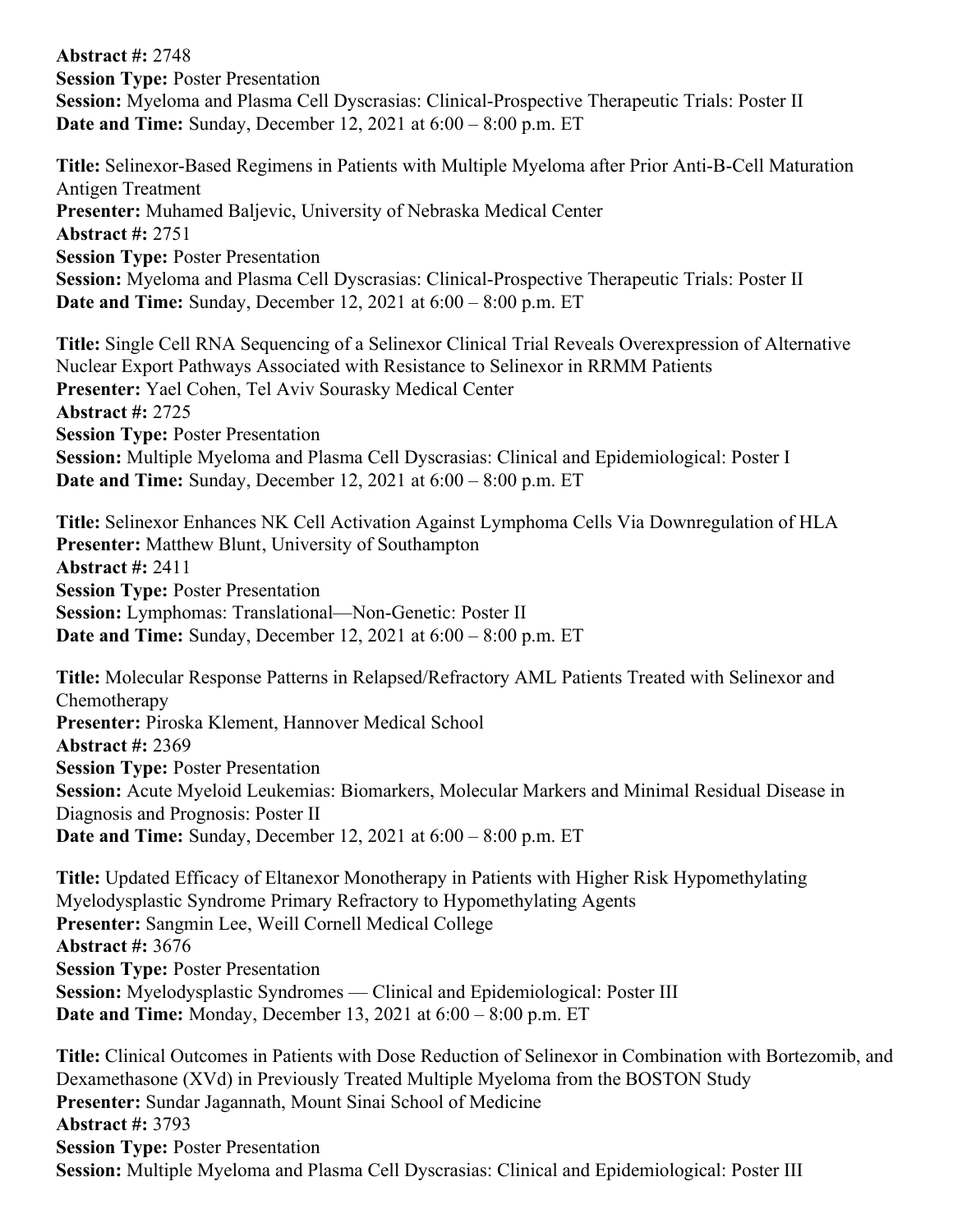**Date and Time:** Monday, December 13, 2021 at 6:00 – 8:00 p.m. ET

**Title:** Selinexor in Combination with R-GDP for Patients with Relapsed/Refractory B-Cell Lymphoma: SELINDA Phase Ib LYSA Study **Presenter:** Marie Maerevoet, Jules Bordet Institute **Abstract #:** 1411 **Session Type:** Poster Presentation **Session:** Aggressive Lymphomas: Prospective Therapeutic Trials: Poster I **Date and Time:** Saturday, December 11, 2021 at 5:30 – 7:30 p.m. ET

**Title:** A Phase 2/3, Multicenter Randomized Study of Rituximab-Gemcitabine-Dexamethasone-Platinum (R-GDP) with or without Selinexor in Patients with Relapsed/Refractory Diffuse Large B-Cell Lymphoma (RR DLBCL) **Presenter:** Seung Tae Lee, University of Maryland School of Medicine **Abstract #:** 1420 **Session Type:** Poster Presentation **Session:** 626. Aggressive Lymphomas: Prospective Therapeutic Trials: Poster I **Date and Time:** Saturday, December 11, 2021, 5:30-7:30PM ET

#### **About XPOVIO® (selinexor)**

XPOVIO is a first-in-class, oral Selective Inhibitor of Nuclear Export (SINE) compound. XPOVIO functions by selectively binding to and inhibiting the nuclear export protein exportin 1 (XPO1, also called CRM1). XPOVIO blocks the nuclear export of tumor suppressor, growth regulatory and anti-inflammatory proteins, leading to accumulation of these proteins in the nucleus and enhancing their anti-cancer activity in the cell. The forced nuclear retention of these proteins can counteract a multitude of the oncogenic pathways that, unchecked, allow cancer cells with severe DNA damage to continue to grow and divide in an unrestrained fashion. Karyopharm received accelerated U.S. Food and Drug Administration (FDA) approval of XPOVIO in July 2019 in combination with dexamethasone for the treatment of adult patients with relapsed refractory multiple myeloma (RRMM) who have received at least four prior therapies and whose disease is refractory to at least two proteasome inhibitors, at least two immunomodulatory agents, and an anti-CD38 monoclonal antibody. NEXPOVIO® (selinexor) has also been granted conditional marketing authorization for adult patients with heavily pretreated multiple myeloma by the European Commission. Karyopharm's supplemental New Drug Application (sNDA) requesting an expansion of its indication to include the treatment for patients with multiple myeloma after at least one prior therapy was approved by the FDA on December 18, 2020. In June 2020, Karyopharm received accelerated FDA approval of XPOVIO for its second indication in adult patients with relapsed or refractory diffuse large B-cell lymphoma (DLBCL), not otherwise specified, including DLBCL arising from follicular lymphoma, after at least 2 lines of systemic therapy. Selinexor is also being evaluated in several other mid-and later-phase clinical trials across multiple cancer indications, including as a potential backbone therapy in combination with approved myeloma therapies (STOMP) and in endometrial cancer (SIENDO), among others. Additional Phase 1, Phase 2 and Phase 3 studies are ongoing or currently planned, including multiple studies in combination with approved therapies in a variety of tumor types to further inform Karyopharm's clinical development priorities for selinexor. Additional clinical trial information for selinexor is available at [www.clinicaltrials.gov](http://www.clinicaltrials.gov).

For more information about Karyopharm's products or clinical trials, please contact the Medical Information department at:

Tel: +1 (888) 209-9326 Email: [medicalinformation@karyopharm.com](mailto:medicalinformation@karyopharm.com)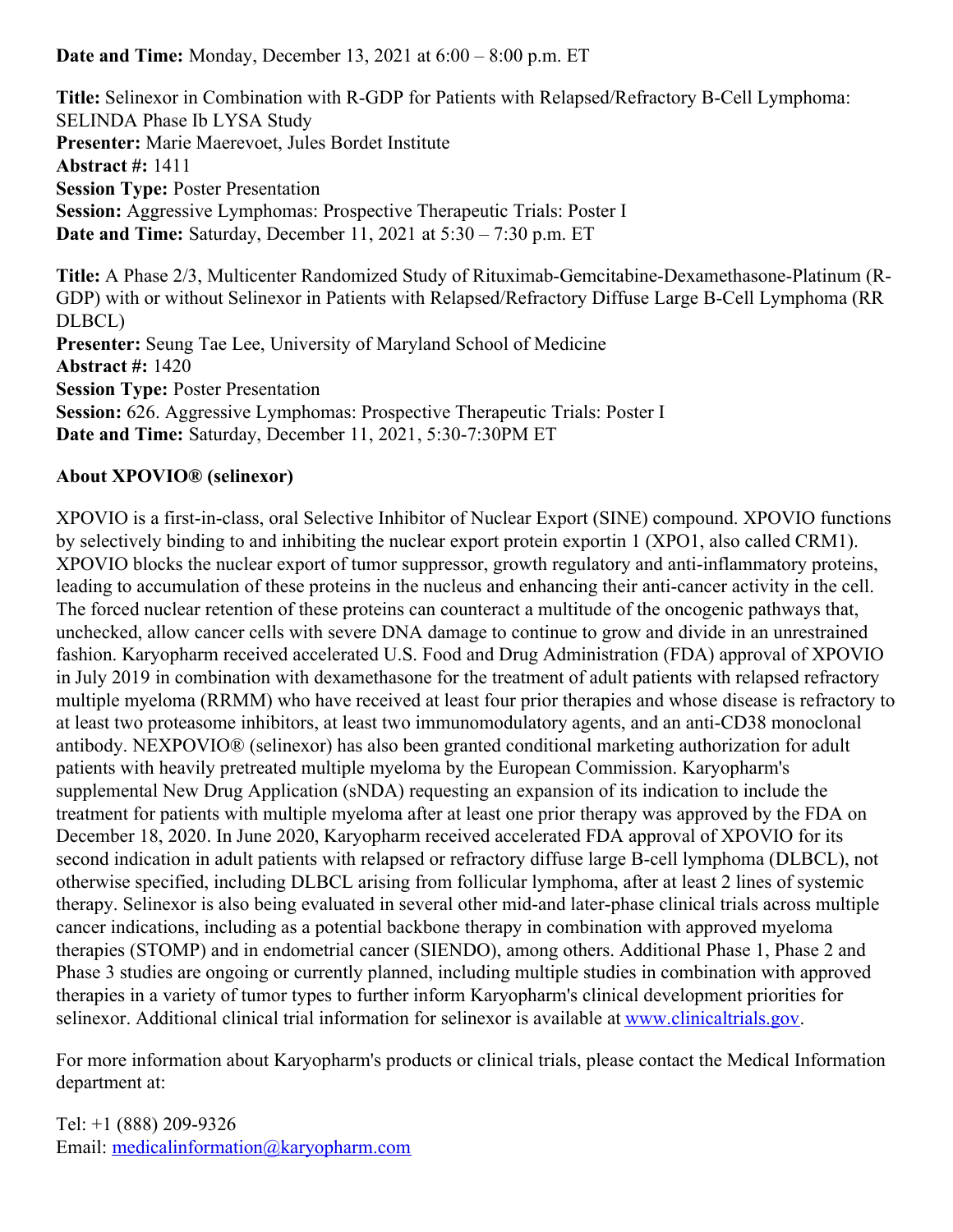$XPOVIO^{\circledR}$  (selinexor) is a prescription medicine approved:

- In combination with bortezomib and dexamethasone for the treatment of adult patients with multiple myeloma who have received at least one prior therapy (XVd).
- In combination with dexamethasone for the treatment of adult patients with relapsed or refractory multiple myeloma who have received at least four prior therapies and whose disease is refractory to at least two proteasome inhibitors, at least two immunomodulatory agents, and an anti–CD38 monoclonal antibody (Xd).
- For the treatment of adult patients with relapsed or refractory diffuse large B–cell lymphoma (DLBCL), not otherwise specified, including DLBCL arising from follicular lymphoma, after at least 2 lines of systemic therapy. This indication is approved under accelerated approval based on response rate. Continued approval for this indication may be contingent upon verification and description of clinical benefit in confirmatory trial(s).

# **SELECT IMPORTANT SAFETY INFORMATION**

# **Warnings and Precautions**

- Thrombocytopenia: Monitor platelet counts throughout treatment. Manage with dose interruption and/or reduction and supportive care.
- Neutropenia: Monitor neutrophil counts throughout treatment. Manage with dose interruption and/or reduction and granulocyte colony–stimulating factors.
- Gastrointestinal Toxicity: Nausea, vomiting, diarrhea, anorexia, and weight loss may occur. Provide antiemetic prophylaxis. Manage with dose interruption and/or reduction, antiemetics, and supportive care.
- Hyponatremia: Monitor serum sodium levels throughout treatment. Correct for concurrent hyperglycemia and high serum paraprotein levels. Manage with dose interruption, reduction, or discontinuation, and supportive care.
- Serious Infection: Monitor for infection and treat promptly.
- Neurological Toxicity: Advise patients to refrain from driving and engaging in hazardous occupations or activities until neurological toxicity resolves. Optimize hydration status and concomitant medications to avoid dizziness or mental status changes.
- Embryo–Fetal Toxicity: Can cause fetal harm. Advise females of reproductive potential and males with a female partner of reproductive potential, of the potential risk to a fetus and use of effective contraception.
- Cataract: Cataracts may develop or progress. Treatment of cataracts usually requires surgical removal of the cataract.

# **Adverse Reactions**

- The most common adverse reactions ( $\geq 20\%$ ) in patients with multiple myeloma who receive XVd are fatigue, nausea, decreased appetite, diarrhea, peripheral neuropathy, upper respiratory tract infection, decreased weight, cataract and vomiting. Grade  $3-4$  laboratory abnormalities ( $\geq$ 10%) are thrombocytopenia, lymphopenia, hypophosphatemia, anemia, hyponatremia and neutropenia. In the BOSTON trial, fatal adverse reactions occurred in 6% of patients within 30 days of last treatment. Serious adverse reactions occurred in 52% of patients. Treatment discontinuation rate due to adverse reactions was 19%.
- The most common adverse reactions ( $\geq 20\%$ ) in patients with multiple myeloma who receive Xd are thrombocytopenia, fatigue, nausea, anemia, decreased appetite, decreased weight, diarrhea, vomiting, hyponatremia, neutropenia, leukopenia, constipation, dyspnea and upper respiratory tract infection. In the STORM trial, fatal adverse reactions occurred in 9% of patients. Serious adverse reactions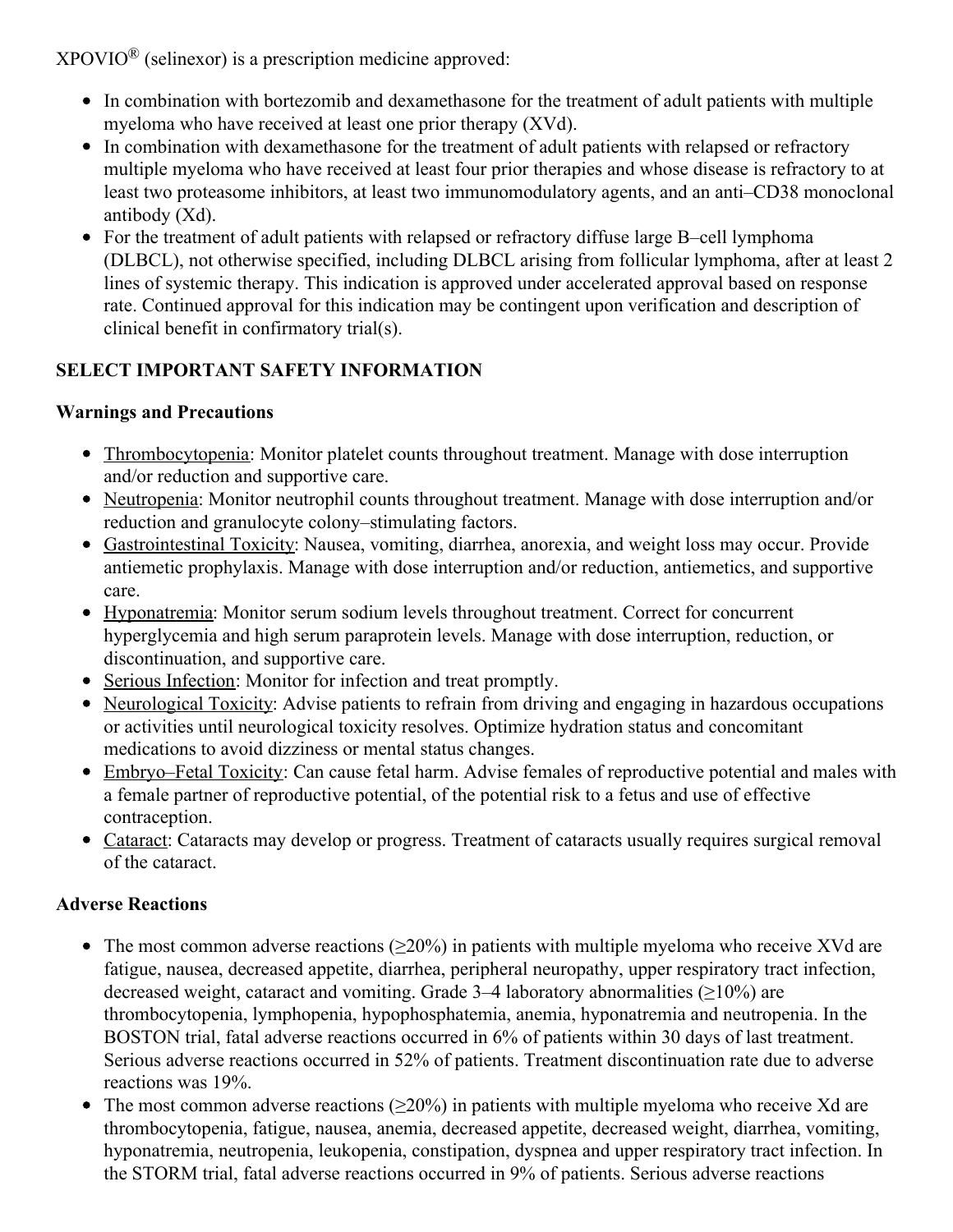occurred in 58% of patients. Treatment discontinuation rate due to adverse reactions was 27%.

The most common adverse reactions (incidence  $\geq 20\%$ ) in patients with DLBCL, excluding laboratory  $\bullet$ abnormalities, are fatigue, nausea, diarrhea, appetite decrease, weight decrease, constipation, vomiting, and pyrexia. Grade  $3-4$  laboratory abnormalities ( $\geq 15\%$ ) are thrombocytopenia, lymphopenia, neutropenia, anemia, and hyponatremia. In the SADAL trial, fatal adverse reactions occurred in 3.7% of patients within 30 days, and 5% of patients within 60 days of last treatment; the most frequent fatal adverse reactions was infection (4.5% of patients). Serious adverse reactions occurred in 46% of patients; the most frequent serious adverse reaction was infection (21% of patients). Discontinuation due to adverse reactions occurred in 17% of patients.

#### **Use In Specific Populations**

Lactation: Advise not to breastfeed.

For additional product information, including full prescribing information, please visit **[www.XPOVIO.com](https://c212.net/c/link/?t=0&l=en&o=3346957-1&h=3473004013&u=http%3A%2F%2Fwww.xpovio.com%2F&a=www.XPOVIO.com).**

### **To report SUSPECTED ADVERSE REACTIONS, contact Karyopharm Therapeutics Inc. at 1–888– 209–9326 or FDA at 1–800–FDA–1088 or [www.fda.gov/medwatch.](https://c212.net/c/link/?t=0&l=en&o=3346957-1&h=3841377662&u=http%3A%2F%2Fwww.fda.gov%2Fmedwatch&a=www.fda.gov%2Fmedwatch.)**

## **About Karyopharm Therapeutics**

Karyopharm Therapeutics Inc. (Nasdaq: KPTI) is a commercial-stage pharmaceutical company pioneering novel cancer therapies and dedicated to the discovery, development, and commercialization of first-in-class drugs directed against nuclear export for the treatment of cancer and other diseases. Karyopharm's Selective Inhibitor of Nuclear Export (SINE) compounds function by binding with and inhibiting the nuclear export protein XPO1 (or CRM1). Karyopharm's lead compound, XPOVIO® (selinexor), is approved in the U.S. in multiple hematologic malignancy indications, including in combination with Velcade® (bortezomib) and dexamethasone for the treatment of adult patients with multiple myeloma after at least one prior therapy, in combination with dexamethasone for the treatment of adult patients with heavily pretreated multiple myeloma and as a monotherapy for the treatment of adult patients with relapsed or refractory diffuse large Bcell lymphoma. NEXPOVIO® (selinexor) has also been granted conditional marketing authorization in combination with dexamethasone for adult patients with heavily pretreated multiple myeloma by the European Commission. In addition to single-agent and combination activity against a variety of human cancers, SINE compounds have also shown biological activity in models of neurodegeneration, inflammation, autoimmune disease, certain viruses and wound-healing. Karyopharm has several investigational programs in clinical or preclinical development. For more information, please visit [www.karyopharm.com](https://c212.net/c/link/?t=0&l=en&o=3346957-1&h=1164660769&u=http%3A%2F%2Fwww.karyopharm.com%2F&a=www.karyopharm.com).

#### **Forward-Looking Statements**

This press release contains forward-looking statements within the meaning of The Private Securities Litigation Reform Act of 1995. Such forward-looking statements include those regarding the ability of selinexor or eltanexor to treat patients with multiple myeloma, diffuse large B-cell lymphoma, solid tumors and other diseases and expectations related to future clinical development and potential regulatory submissions of selinexor or eltanexor. Such statements are subject to numerous important factors, risks and uncertainties, many of which are beyond Karyopharm's control, that may cause actual events or results to differ materially from Karyopharm's current expectations. For example, there can be no guarantee that Karyopharm will successfully commercialize XPOVIO; that regulators will grant confirmatory approval in the European Union based on the BOSTON study in adult patients with multiple myeloma; or that any of Karyopharm's drug candidates, including selinexor and eltanexor, will successfully complete necessary clinical development phases or that development of any of Karyopharm's drug candidates will continue. Further, there can be no guarantee that any positive developments in the development or commercialization